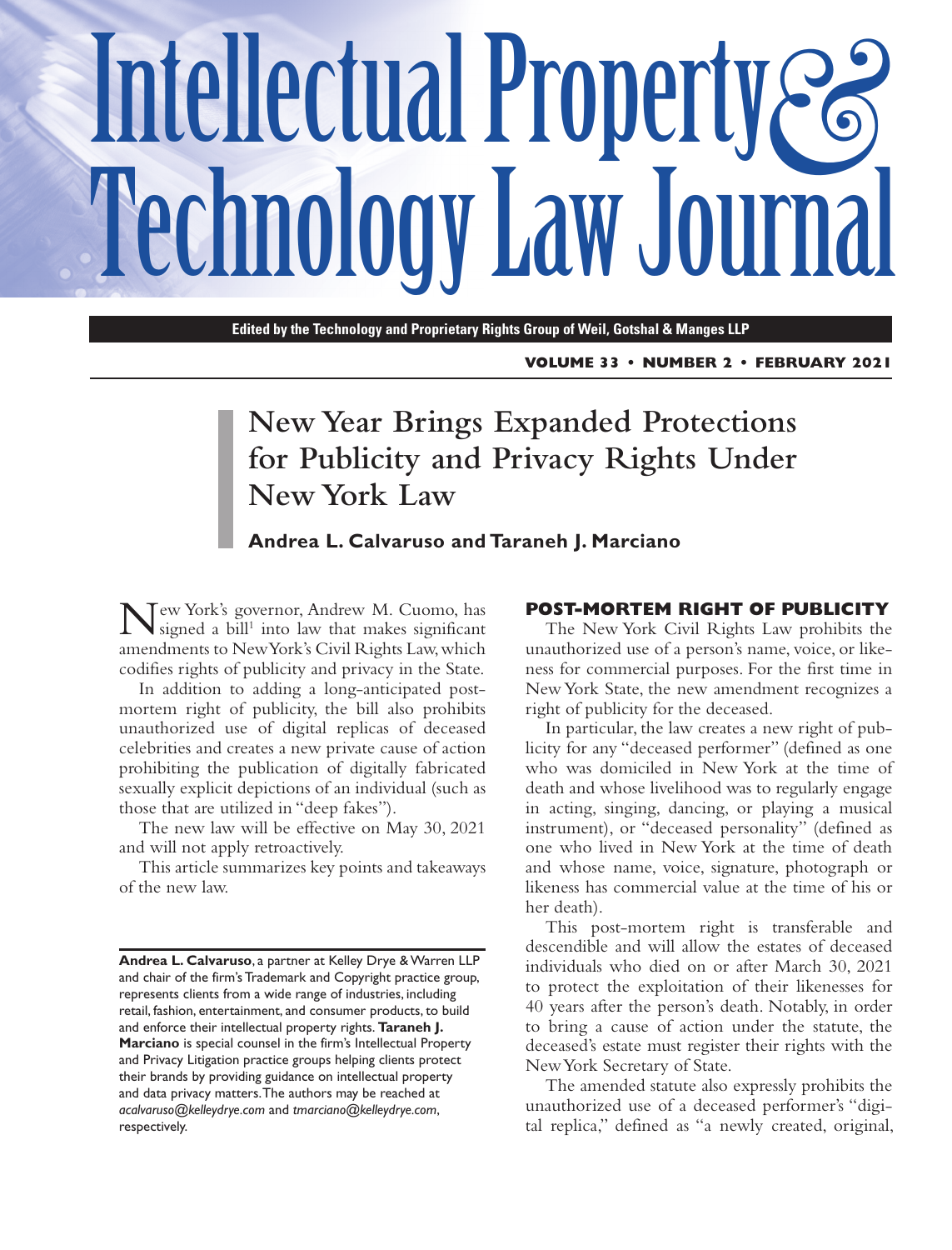computer-generated electronic performance by an individual in a separate and newly created original expressive sound recording or audiovisual work in which the individual did not actually perform," if such use is likely to deceive the public into thinking the use was authorized by the deceased person or its successor.

The law explicitly exempts a number of activities from liability under this new cause of action, such as digital remastering of an individual's previously recorded performance.

The statute also provides that the use of a "conspicuous disclaimer" explaining that the use of the performer's persona in the digital replica has not been authorized precludes a finding that the public is likely to be deceived by such unauthorized use, thus precluding liability.

The new amendment also codifies a number of exceptions to post-mortem rights that have long been recognized by the courts as exceptions to rights of publicity, such as use in works that are in the public interest, or are educational, newsworthy, political, commentary, criticism, parody, or satire, and use in literary and other artistic works.

In addition to an award of injunctive relief, potential liability for violation of the post-mortem rights of publicity may include statutory damages in the amount of \$2,000, or compensatory damages plus any profits attributable to the unauthorized use, and punitive damages.

# **UNLAWFUL PUBLICATION OF SEXUALLY EXPLICIT DEPICTIONS OF INDIVIDUALS**

The bill also amends the New York Civil Rights Law to create a private right of action for the unlawful dissemination or publication of a sexually explicit depiction of any individual who, as a result of digitization, appears to be engaging in sexual conduct in which the person did not in fact participate. This measure applies to any natural person, not only celebrities. However, it is significant in light of the increasingly problematic use of "deep fakes" that superimpose a celebrity's face on a sex worker's body.

An individual has a cause of action against any person who (a) disseminates or publishes such sexually explicit material, and (b) knows or reasonably should have known that the individual depicted in

the material did not consent to its creation, disclosure, dissemination or publication. The bill provides that an individual depicted in such materials may only be found to have consented if the consent is provided in writing under particular conditions set forth in the statute.

A person may be liable for dissemination and publication of such unauthorized materials even if he did not participate in the creation or development of such materials. A disclaimer that the use is without consent will also not preclude liability.

There are certain exceptions to liability, including publication or dissemination for purposes of reporting, law enforcement, legal proceedings, or in connection with a matter of public concern.

However, the law expressly states that such sexually explicit material shall not be considered of newsworthy value simply because the depicted individual is a public figure.

Liability for a violation of this new cause of action includes injunctive relief, punitive damages, compensatory damages, and reasonable court costs and attorney's fees. The statute of limitations is three years after dissemination or publication of the sexually explicit material, or one year from the date a person discovers or reasonably should have discovered such dissemination or publication.

# **IN SUM**

While the new post-mortem right of publicity in New York is a long-awaited and significant development, the 40-year protection remains more narrow than those in some other states, where rights may be protected for up to 100 years after death. It also limits application to celebrities who were domiciled in New York at the time of their death, unlike other state laws that do not limit protection to celebrities who died within those states.

The New York law also does not apply retroactively to allow for protection for celebrities who passed away prior to March 30, 2021. Given that rights of publicity still vary from state to state, companies who use a deceased (or living) celebrity's name or likeness must remain mindful of the nature and geographic scope of their use. Any rights granted prior to a celebrity's death would not be affected by this new law.